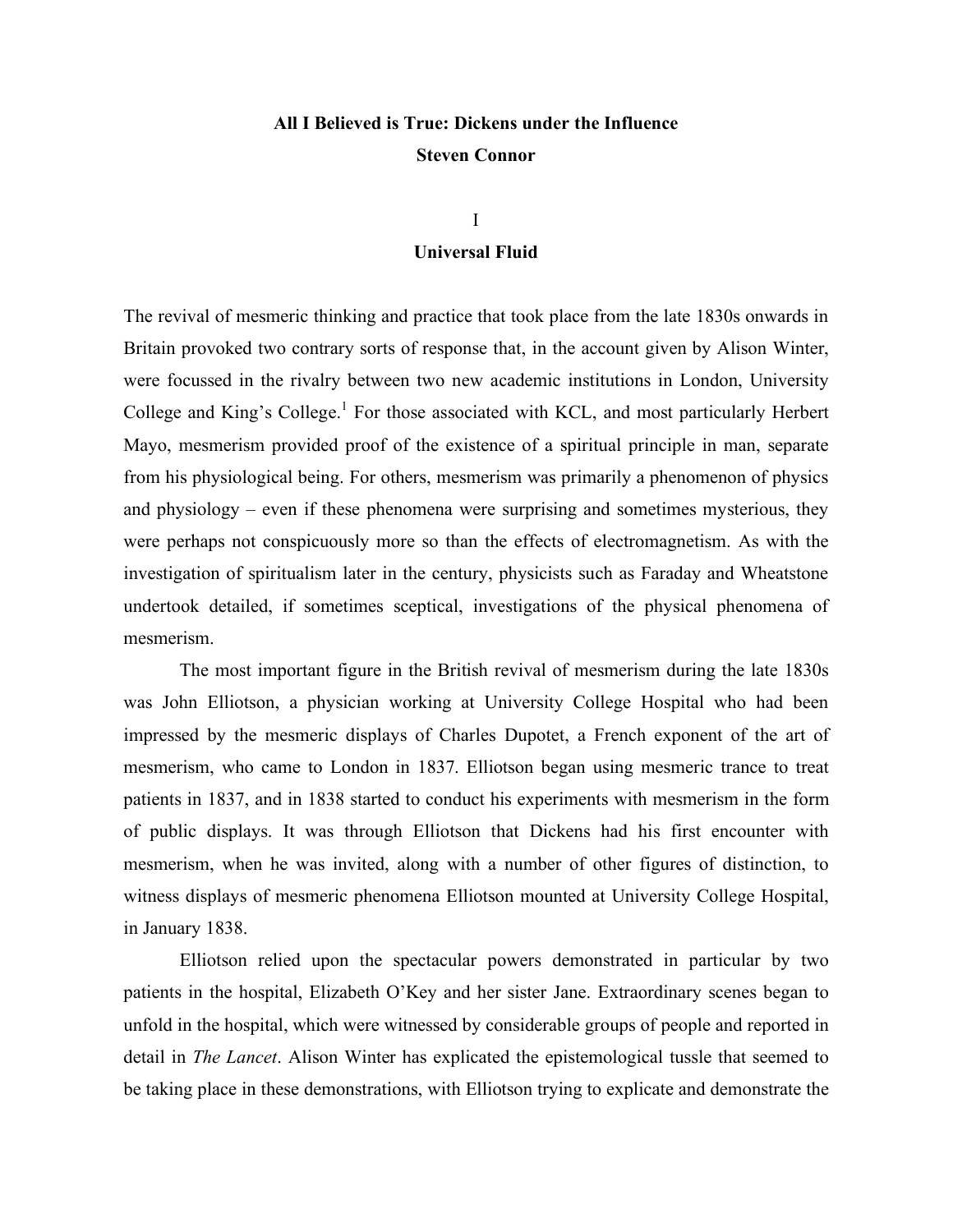physical laws governing mesmerism, and the sisters taking the opportunity to display mischievous irreverence to authority and to lay claim to supernatural and clairvoyant powers, telling the future, reading books with their stomachs or the backs of their hands. The most obvious symbolic challenge to medical-scientific authority came when Elizabeth O'Key started to claim medical powers for herself, claiming to be able to see the figure of 'Big Jacky' (Death) hovering over one of the patients in the hospital, who, obediently terrified, duly expired.

Uneasiness grew over Elliotson's public displays, which came to a head when a trial in August 1838 at the house of Thomas Wakley, the editor of *The Lancet*, who had by now become a fierce opponent of mesmerism, tricked the O'Key sisters into revealing their fakery. Elliotson was forced to resign his position. Dickens became very close to John Elliotson, supporting him through the bitter scandal and remaining a friend thereafter. Freed from the conflicts of institutional medicine and mesmerism, Elliotson founded the journal *The Zoist* in 1843, which would become the focus of the experimental and scientific investigation of mesmeric phenomena, in a strange combination with phrenology that Elliotson called 'phrenomesmerism'. Dickens in fact learned mesmeric technique from Elliotson and his assistant, though he does not record having put it successfully into practice until he mesmerised his wife Catherine in Pittsburgh in March  $1842$ .<sup>2</sup> Dickens extended his mesmerising to family and friends on his return to England later in the year.

The issue that divided adherents of mesmerism was the question of its physical agency. Those who saw mesmerism as a matter of spiritual agencies and forces tended to focus on the dynamic relation between persons. Materialists tended to focus by contrast on mediating objects, many of which were held to be themselves magnetisable, or able to act as reservoirs of mesmeric force. Elliotson was inclined to the belief in a physical system of pseudo-chemical affinities; water was thought to be highly magnetisable, meaning that in his patients, 'mucous surfaces are much more sensible to the magnetic influence than cutaneous'; gold and nickel were held to be highly potent transmitters of the mesmeric influence; lead, by contrast, was near-useless. Dickens himself would later let slip his mock-arrogant 'perfect conviction that I could magnetize a Frying-Pan'. <sup>3</sup> It was a conviction shared by many magnetisers. The point of these objects was to lend a kind of palpability to imaginary powers and virtues, to mechanise and materialise them.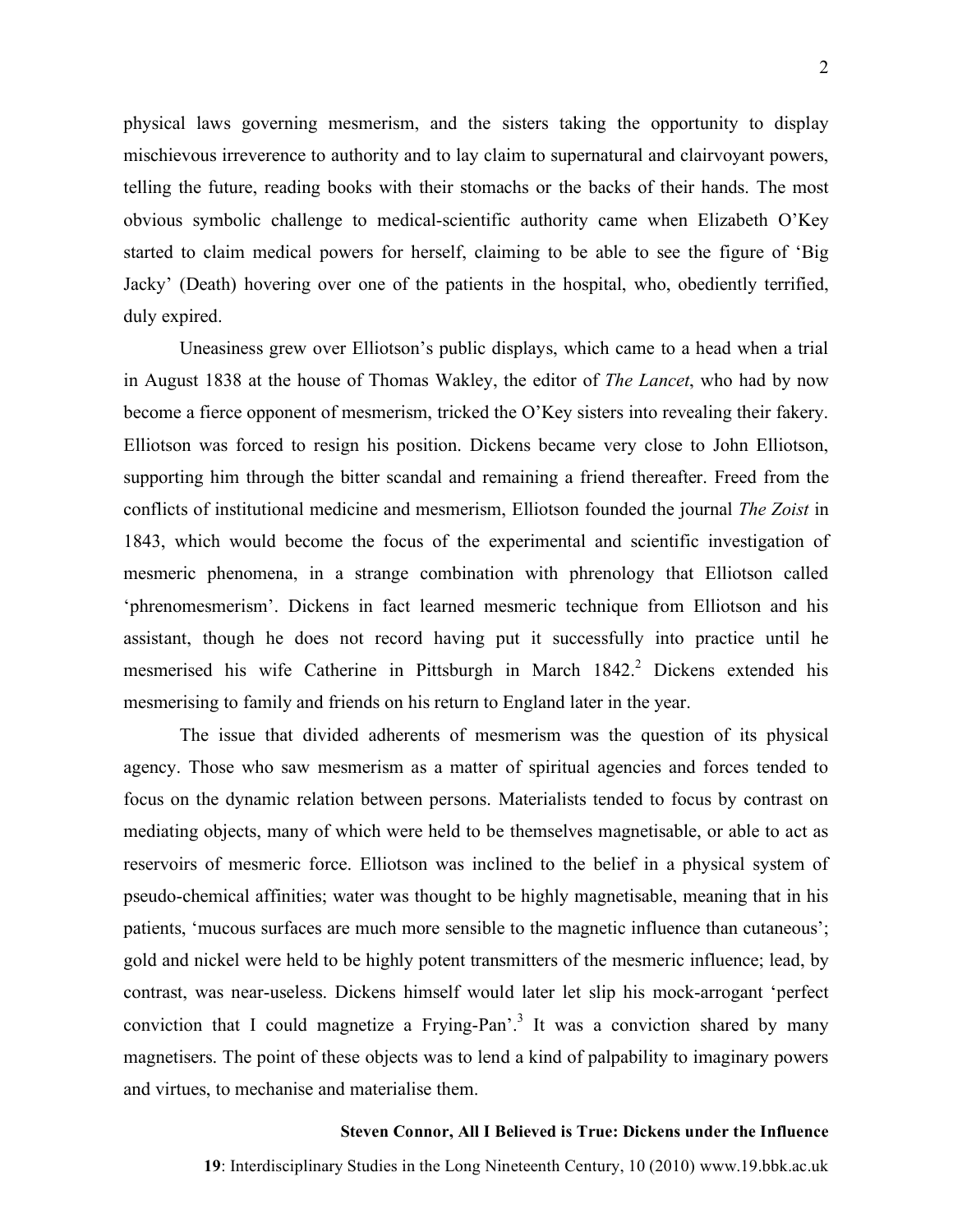These objects are the subject of an imaginary physics, which is at the same time a physics of the imagination: they are the repositories and distributors of the most imaginary quasi-object of all, the mesmeric or magnetic fluid, a notion that was inherited from the beginnings of mesmerism in the late 1770s in France, as the invention of the flamboyant Anton Mesmer. Mesmer characterised the many differing qualities of this subtle fluid in a series of propositions appended to the *Mémoire sur la Découverte du Magnétisme Animal* he published in 1779. Its most important feature is that it is omnipresent and incapable of being restricted: it is 'a substance whose rarefied nature enables it to penetrate all bodies without appreciable loss of activity […] Its action is exerted at a distance, without the aid of any intermediate body'. And yet, remarkably, even though it is 'universally distributed and continuous', this substance can be condensed and stored: 'It is intensified and reflected by mirrors, just like light […] It is communicated, propagated and intensified by sound', thinks Mesmer. It can also be 'stored up, concentrated and transported'.<sup>4</sup> Thus it is both universally diffused, and differentially concentrated. What is concentrated is the power of dissipation. It is a force which has the powers, and some of the susceptibilities, of a body.

In his later writings, Mesmer enlarged his claims for this fluid's powers to mediate across any and all differences. In *Mémoire de F.A. Mesmer, Docteur en Médecine, sur ses Découvertes* (1799), he made it clear that, as the universal mediator, it has no differentiating qualities of its own:

Having no particular property, it is neither springy nor ponderous, but is the means in itself of determining properties in all divisions of matter which exist in a more composite form than it does. With regard to the properties which it determines in organic bodies, this fluid is as air is to sound and harmony, or as ether is to light. (*Mesmerism*, 99)

As the medium of universal permeation and communicability, which can overcome every resistance, it is in fact indifference itself:

There can never occur any movement or displacement, even within its slightest parts, which does not reach, to some extent, the entire expanse of the universe. We can therefore conclude that there is neither a being nor a combination of matter which – by the relations in which they exist in the whole – does not imprint an effect upon all surrounding matter and upon the medium within which we are immersed. (*Mesmerism*, 119-20)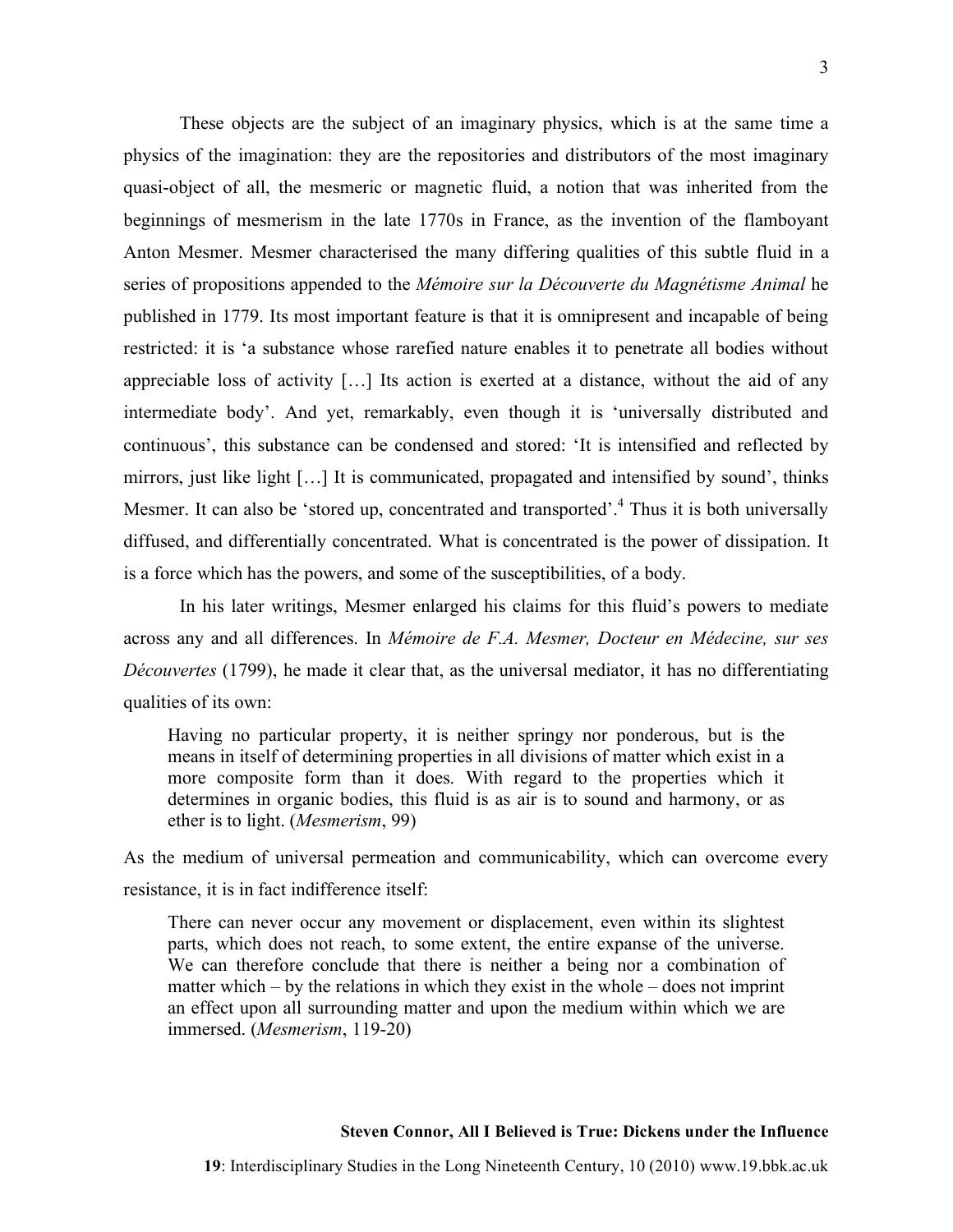Thus, '[t]he universe is dissolved and reduced to a single common entity' (*Mesmerism*, 99). Mesmer is at pains to insist that the fluid which transmits animal magnetism is not the air, since '[t]his type of sensation can only be acquired through the mediation of fluids which are as superior in their subtlety to ether as ether is to ordinary air' (*Mesmerism*, 122). But, however super-attenuated it may be, this fluid is still regarded as material, and never crosses the line into pure spirit. As such, its closest material analogue will always nevertheless be the air, which is a matter from which many of the evidences of what is usually thought of as 'matter' are missing, and so the matter which most nearly approximates to the immaterial.

One might be reminded by all this of the fantasy of a 'universal acid', which Daniel Dennett tells us so amused him as a child. The prospect of an acid that is so corrosive that it can burn its way through anything is thrilling and enthralling, especially perhaps to a young boy. But mature reflection throws up a problem: *what do you keep it in*? And, without such a container, how do you keep it from eating its way through the centre of the earth, coming out the other side and diffusing into space, vaporising asteroids and other celestial bodies as it goes?<sup>5</sup> Mesmer's universal fluid is a much softer kind of solvent, but it is subject to more or less the same objection. How could it be possible to gather, or store a substance (if it is a substance; perhaps it's a force), whose nature is to permeate all space and everything in it? How could such a fluid possibly be subject to the damming or clotting which Mesmer thought caused illness, for what could possibly constrain or impede it? What could it really mean for a human body to act as a reservoir or conductor of such vital fluid, making it move faster or more freely than normal? How could there be more of it in one particular location than in another (wouldn't this make it denser, less dilute, and thus less able to penetrate bodies and objects?) In fact, like the universal acid, the vital fluid could never possibly be or remain in any one place at all  $-$  by the very condition of its nature, it would always be in motion, moving through and between things. These will be the adverbs that will govern the movements of mesmerism in the discussion that follows.

Many of those comic incongruities in the magic stuff of mesmerism were already apparent to Mesmer's contemporaries, such as Elizabeth Inchbald, in whose play *Animal Magnetism* (1788) Dickens appeared in 1857. Disguised as a mesmeric doctor, the deceiving manservant in the play, La Fluer gropingly tries to characterise the slippery substance-force of which his name seems to indicate that he is some kind of embodiment:

# **Steven Connor, All I Believed is True: Dickens under the Influence**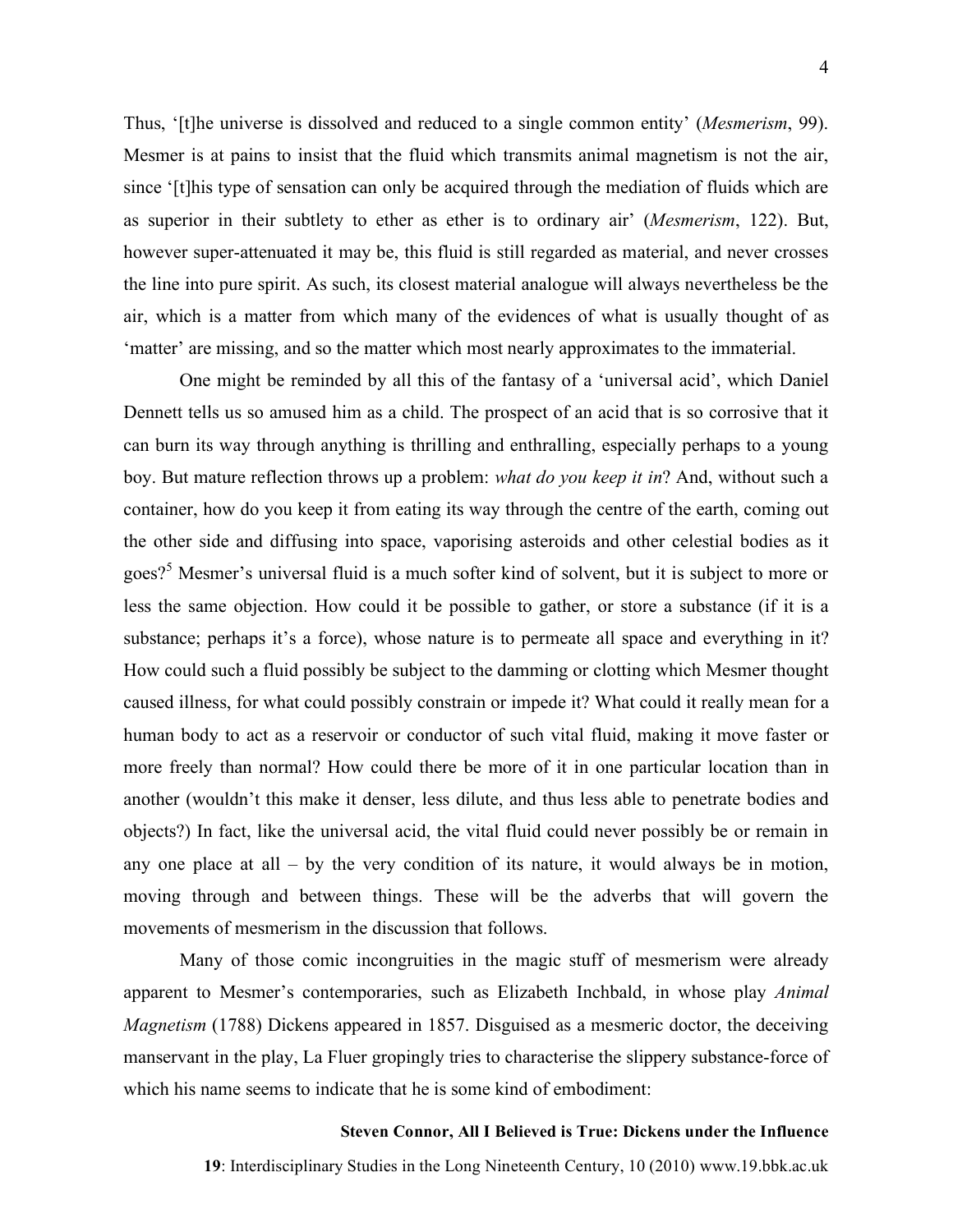You know Doctor, their [sic] is an universal fluid which spreads throughout all nature…a fluid – which is – a – fluid – and you know, Doctor that this fluid – generally called a fluid, is the most subtile of all that is the most subtle – Do you understand me... This fluid is like a river, that – that – runs – that – goes – that – gently glides – so – so – so – while there is nothing to stop it. – But if it encounters a mound or any other impediment – boo – boo – boo – it bursts forth – it overflows the country round – throws down villages, hamlets, houses, trees, cows and lambs; but remove obstacles which obstruct its course, and it begins again, softly and sweetly to flow – thus – thus – thus – the fields are again adorned, and every thing goes on, as well as it can go on. – Thus it is with the *Animal* Fluid, which fluid obeys the command of my art. 6

### II

### **The Clutch of My Steady Ken**

The question that reasserts itself in all cultural productions and manifestations of mesmerism seems similarly always to be: *what do you keep it in?* It was abundantly obvious to the Victorians as it has again, somewhat ponderously, become patent to contemporary readers that mesmerism was a matter of power. On one side of the phantasmagoria of power is the manipulating figure of Robert Browning's poem 'Mesmerism', who turns his victim into a helpless, somnambulistic automaton:

I have sat and brought (So to speak) my thought To bear on the woman away, Till I felt my hair turn grey –

Till I seemed to have and hold, In the vacancy 'Twixt the wall and me, From the hair-plait's chestnut gold To the foot in its muslin fold –

Have and hold, then and there, Her, from head to foot Breathing and mute, Passive and yet aware, In the grasp of my steady stare –

Hold and have, there and then, All her body and soul That completes my whole,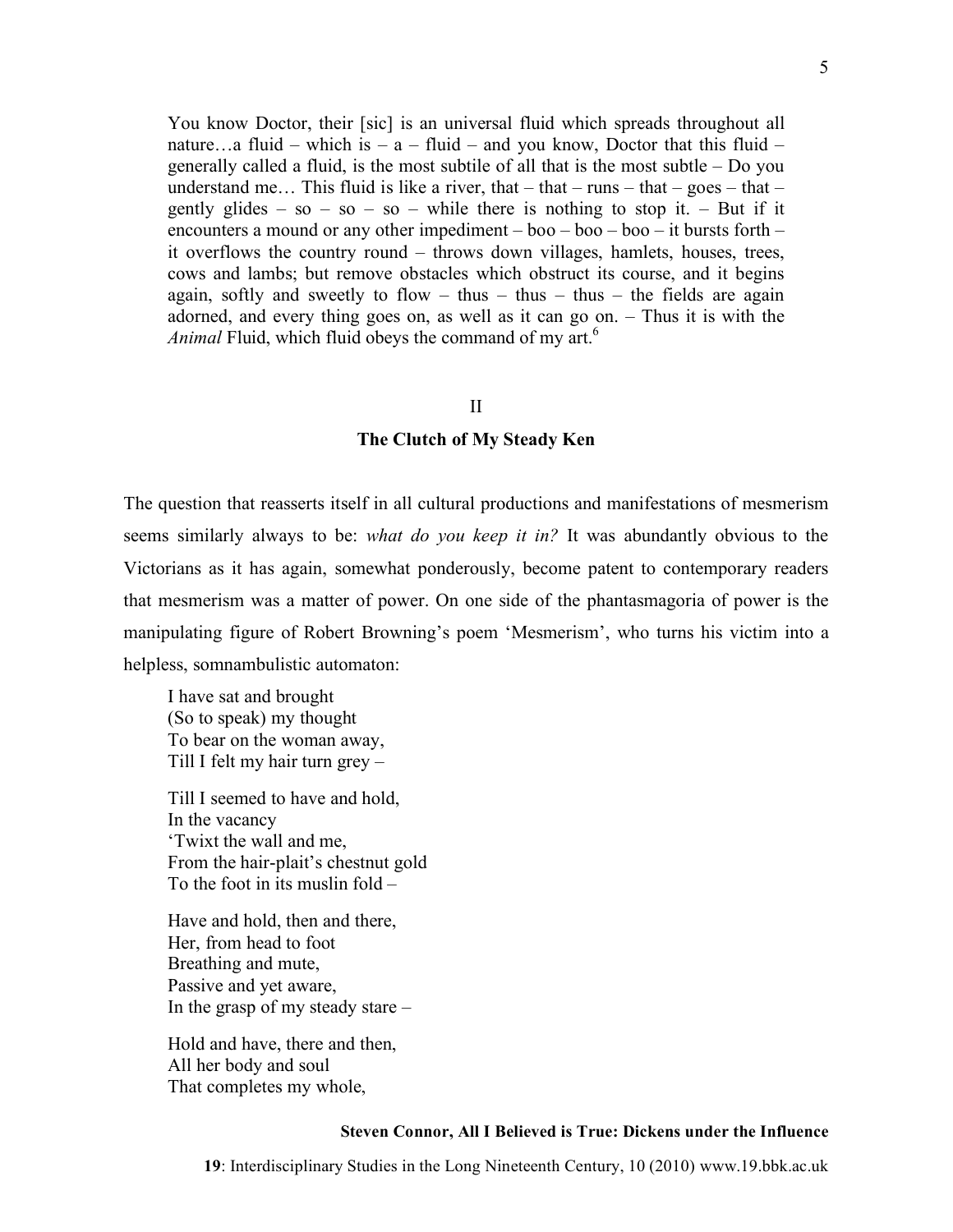All that women add to men, In the clutch of my steady ken.<sup>7</sup>

On the other side, there is the mesmeriser as humble gatekeeper or guide, who, giving entrance to the powers of trance or, as it was frequently called, coma, gives to the subject access to powers which mimic and even surpass his own powers of clairvoyance, projection, doubling of the self.

There were two conjoined issues of power involved in mesmerism. The first was the power exercised over particular subjects in mesmeric relations. The other was a more general effort to establish and maintain power over the mesmeric phenomenon itself. Spiritualreligious and scientific-materialist explanations offered very different understandings, but they both constituted an effort to stabilise and regularise a set of phenomena that otherwise threatened to radiate unpredictably in all directions. This involves a complex play between explanation and performance. Both forms of explanation attempted to stabilise and simplify relations that the various ways in which mesmerism was performed and enacted tended in fact to multiply and complicate. Alison Winter has suggested that mesmerism was not only a problem in science, but also, as an experimental technique for performing and analysing operations of mind, became '"a science of sciences" […] a means of exploring the nature and relations of the sciences'.<sup>8</sup> The question at stake in mesmerism was not just what kind of power it might involve, but what kind of power was to be had over that power, who was to exercise it, and how.

Dickens's experience of mesmerism caused him to move between the transcendentalist and materialist explanations. He had learned the techniques of mesmerism from the most powerful and sustained advocates of the scientific-materialist understanding of mesmerism. But he was also close to Chauncy Hare Townshend, a poet, who, in his influential *Facts in Mesmerism* (1840), had attempted to separate mesmerism from science, or from a narrowly materialistic science:

With the scientific men of our day, (and far be it from me to censure this) certainty is the great object. In order, then, to claim the notice and the fostering protection of science, the friends of mesmerism have long endeavoured to identify their presumed agent with physical forces, already ascertained and of invariable action. In their principle, perhaps, they are right – in its application, wrong altogether. Forgetting that mesmerism is a mental and vital, not less than physical phenomenon, and that mind and life are in perpetual opposition to the laws of the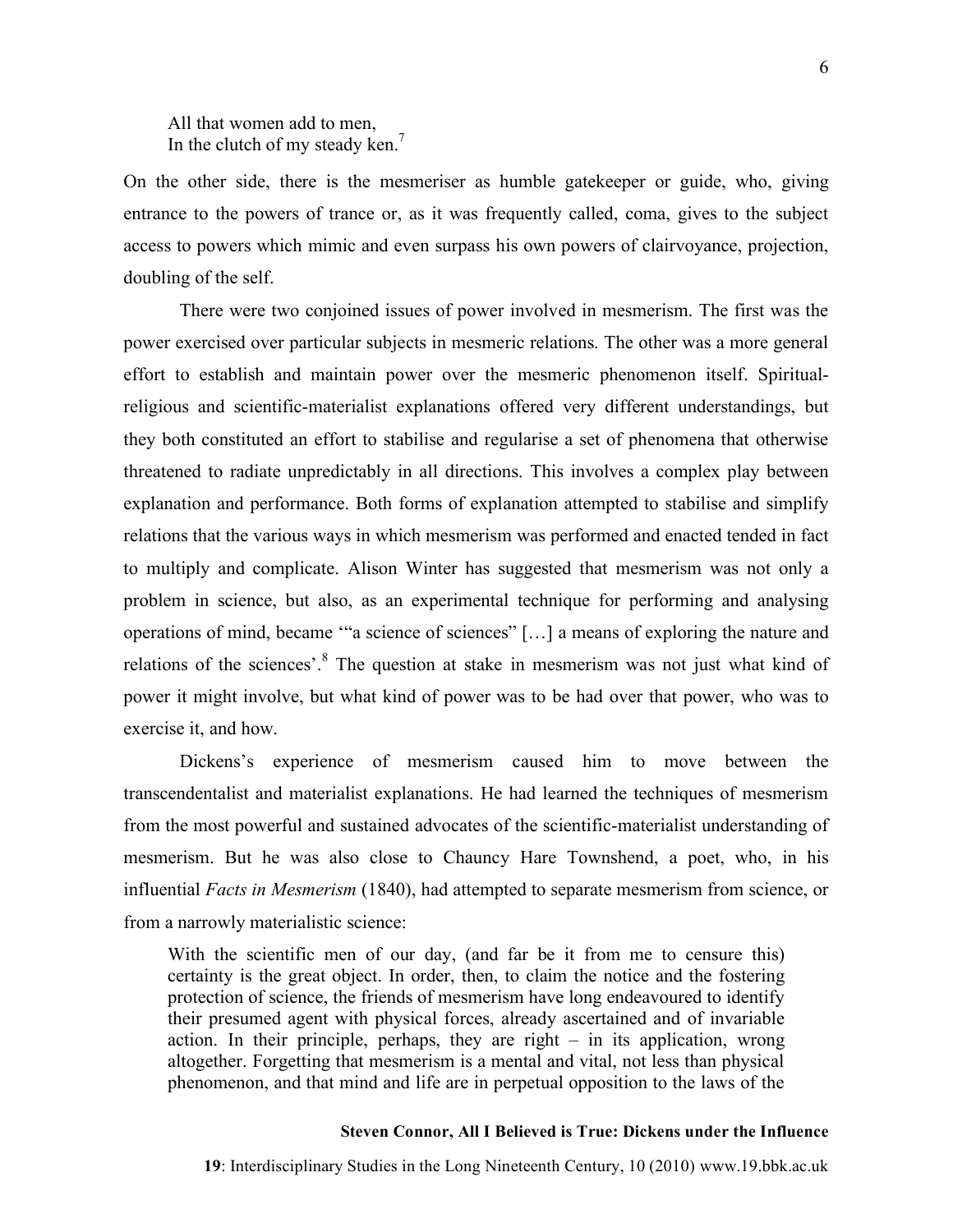material world, they have endeavoured to recognise in mesmerism an operation as constant as that of the galvanic battery, or the electric vial… they have ransacked the material world for analogies to mesmerism, till the mind itself has been endued with its affinities and its poles. Such attempts as these have done the greatest disservice to the cause we advocate.<sup>9</sup>

In fact, like many others, Townshend had his own version of the imaginary physics of Mesmer, in the form of what he called '[a]n elastic ether, modified by the nerves, and the conduction of which depends on their condition; which can be thrown into vibration immediately by the mind of man, and mediately by the nervous system; which manifests itself when thrown out of equilibrium, and produces mental effects through unusual stimulation of the brain and nerves' (*Facts in Mesmerism*, 497).

Dickens's most sustained period of involvement with mesmerism took place during 1845, during much of which he was travelling in Italy after the completion of *Martin Chuzzlewit* (1843-44). In Genoa, Dickens made the acquaintance of Augusta De La Rue, the English-born wife of Emile, a Swiss banker. Madame De La Rue had suffered for some years from one of those generalised and unnameable clusters of symptoms on which mesmerism was so often brought to bear – in her case, headaches, insomnia, tics, convulsions.

Dickens first mesmerised Madame De La Rue on 23 December, and, finding her a responsive subject, and impressively undaunted by the fact that the first exercise of mesmerism seemed to have triggered a particularly severe attack of her mysterious disorder, began to do so regularly, keeping detailed notes of their conversations during her trances. The most detailed account to have survived is in a letter of 15 January to Emile De La Rue:

Having been asleep some twenty minutes, I drew her into a conversation, as follows – occasionally with some little difficulty, and by dint of repeating the same question two or three times. 'Well! where are you today? On the Hillside as usual?' – 'Yes.' – 'Quite alone?' – 'No.' – 'Are there many people there?' – 'Yes. A good many.' – 'Men, or women?' – 'Both.' 'How they are [sic] dressed?' – 'I can't see. I have too many things to look at.' – 'But you can tell me what they are doing. Can't you?' – 'Yes. They are walking about, and talking.' – 'To you?' – 'No. To each other.' – 'What are they saying? I don't know.' – 'Try and find out' – 'I am too busy.' – 'But not so busy that you can't listen to them, surely?' – 'Yes I am. I have so many things to attend to,'  $-$  'Are they in a crowd?'  $-$  'Yes; quite a crowd.'

Suddenly, she cried out, in great agitation. 'Here's my brother! Here's my brother!' – and she breathed very quickly, and her figure became stiff. 'Where? In the crowd? – 'No. In a room.' – 'Who is with him?' – 'Nobody.' – 'What is he

### **Steven Connor, All I Believed is True: Dickens under the Influence**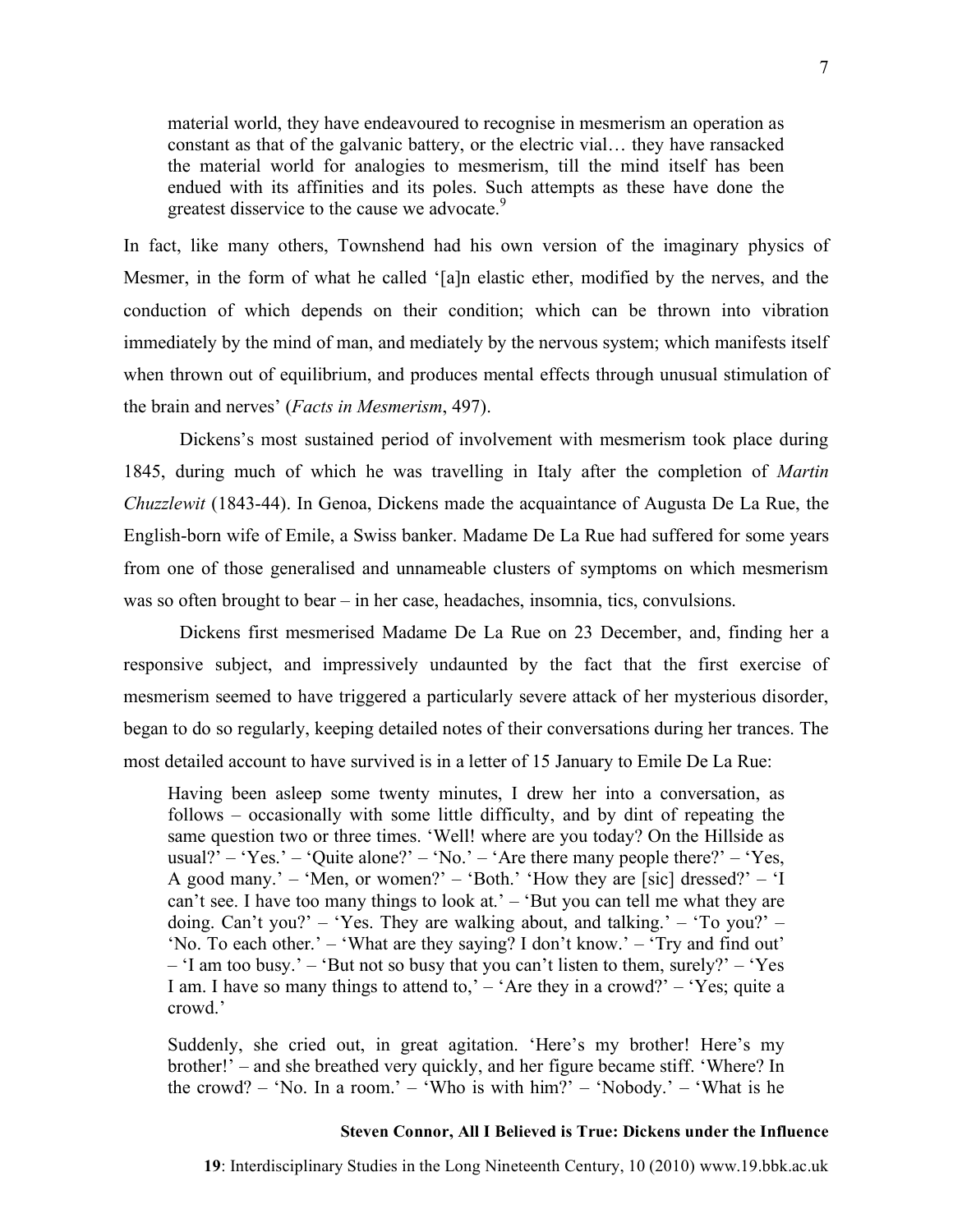doing?' – 'Leaning against a window: looking out. Oh he is so sad! He is so sad!' – shedding tears as she spoke, and shewing the greatest sympathy. 'What Brother? The Brother I know?' – 'No no. Not the Brother you know. Another.' – 'What is his name?' – 'Charles. Oh how sad he is !' – 'What makes him so?' – 'I don't know, I don't know. I must try to find out.'  $-$  'Watch the door, and perhaps somebody will come in' – 'Yes yes, I will. I am very busy, looking. I am trying to see<sup>'</sup>

After a pause, I said:

'Well! Has anybody come in?' – 'No. He is still alone.' – 'Leaning against the window?' – 'No. Walking up and down the room.' – 'Still sad?' – 'Oh! Very sad. What *can* make him so sad?' – 'Tell me what you see through the window.' – 'No. I can't, I can't. I am looking at him.' – 'Yes. But look at the window too. I'm sure you will if I ask you. What do you see through the window? Fields?' – 'No no. The sea.' – 'How is your brother dressed?' – 'In his uniform.' – 'With a sword?' – 'No.' – 'With a hat?' – 'No.' – 'You will be sure to tell me, if anyone comes in?' – 'Yes yes. But I am trying to find out what makes him so sad, poor fellow!' – still crying, and in great distress. After a time, she said, with increased agitation. 'He is thinking of me!' – and after another interval, she cried that she had found out the reason of his despondency. That he thought himself forgotten. That the letters had miscarried, and he had not received them. Then she fell back in the chair, like one whose mind was relieved; and said it was gone and she saw him no more. (*Letters*, IV, 247-48)

The striking thing about this account is the struggle it conveys between the mesmeriser and his subject. Dickens probes, urges, insists, doing everything he can to maintain the illusion. His seems the eagerness at once of the reader and the novelist, dependent on the position and point of view of his focalising subject, and yet using her as a viewfinder, directing and redirecting her focus, and attempting to see through her. Augusta for her part comes in and out of range, withdrawing, half-complying, half-resisting, even at times refusing ('I am too busy').

This account makes Dickens's exercise of mesmerism very different from that of Elliotson and other experimenters. Dickens is fascinated, not by the externals of Madame De La Rue's condition, nor by any particular powers or capacities she might demonstrate, but rather by the details of her inner theatre. He seems so keen to secure the scene in its fullness that he seems not to recognise its apparent reference to him, or the part that he might be playing in it. Madame De La Rue might well have had a brother called Charles, but this was also the name of the man who was urging her to give a name to the figure.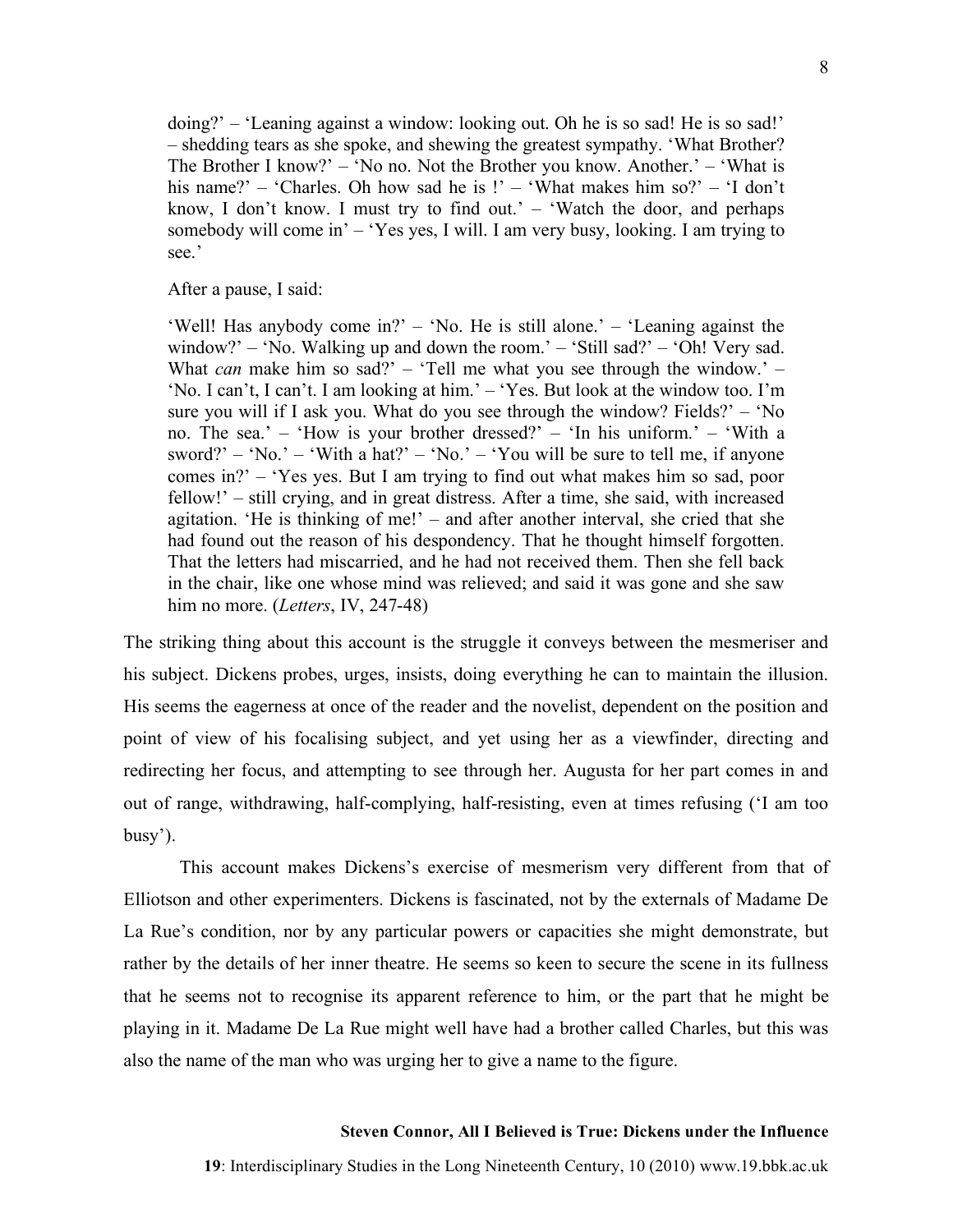The most important part of Madame De La Rue's vision, and the one that engaged Dickens's curiosity, dread and determination, is introduced in the same letter:

She always imagines herself lying on a hill-side with a very blue sky above, green grass about her, and a pleasant air stirring. That the sensation of pain, suggests to her the rolling of stones down this hill, by some unseen people: which she is much distressed in her endeavours to avoid: and which occasionally strike her. There is a man haunting this place – dimly seen, but heard talking sometimes – whom she is afraid of, and 'dare not' look at. I connect it with the figure she calls her bad spirit; in consequence of her trembling very much, when I once asked her, lying on this imaginary hill, if that phantom were to be seen: when she implored me not to speak of him. She said today that this creature was talking of me; and at my request, she tried hard to overhear what he said. But 'she couldn't make it all out', she complained, and suddenly added, 'Don't go away upon a Monday. Be sure not to go away upon a Monday. It's not he who says that. *I* say it. (*Letters*, IV, 248-49)

Dickens became obsessed with this figure of the phantom, who seems to be both his double and his rival. Having begun his travels away from Genoa, Dickens wrote to Augusta's husband 'the extent to which her thoughts are directed to, and clustered round, that bad phantom – and the manner in which she watches the effect upon it, and trusts to my influence over it, and refers all her suffering to it – is most remarkable  $[\dots]$  I see affar off, how *essential it is that this Phantom should not regain its power* for an instant. And we can hardly expect, yet, that she will very long be able to combat it, successfully, alone' (*Letters*, IV, 250). Dickens celebrates his growing power over the 'devilish figure' (*Letters*, IV, 254) in later letters, and starts to wonder whether it is an effect of the illness or an image of it: 'I cannot yet make up my mind, whether the phantom originates in shattered nerves and a system broken by Pain; or whether it is the representative of some great nerve or set of nerves on which her disease has preyed – and begins to loose its hold now, because the disease of those nerves is itself attacked by the inexplicable agency of the Magnetism' (*Letters*, IV, 254- 55). Dickens here veers between clumsy physicality and the intensity of his struggle with the phantom. He now seems or claims to know more of the figure than Augusta herself, having taken possession of the agency which possesses her:

That figure is so closely connected with the secret distresses of her very soul – and the impression made upon it is so entwined with her confidence and trust in me, and her knowledge of the power of the Magnetism – *that* it must not make head again. From what I know from her, I know there is more danger and delay in one appearance of that figure than in a dozen fits of the severest bodily pain.

# **Steven Connor, All I Believed is True: Dickens under the Influence**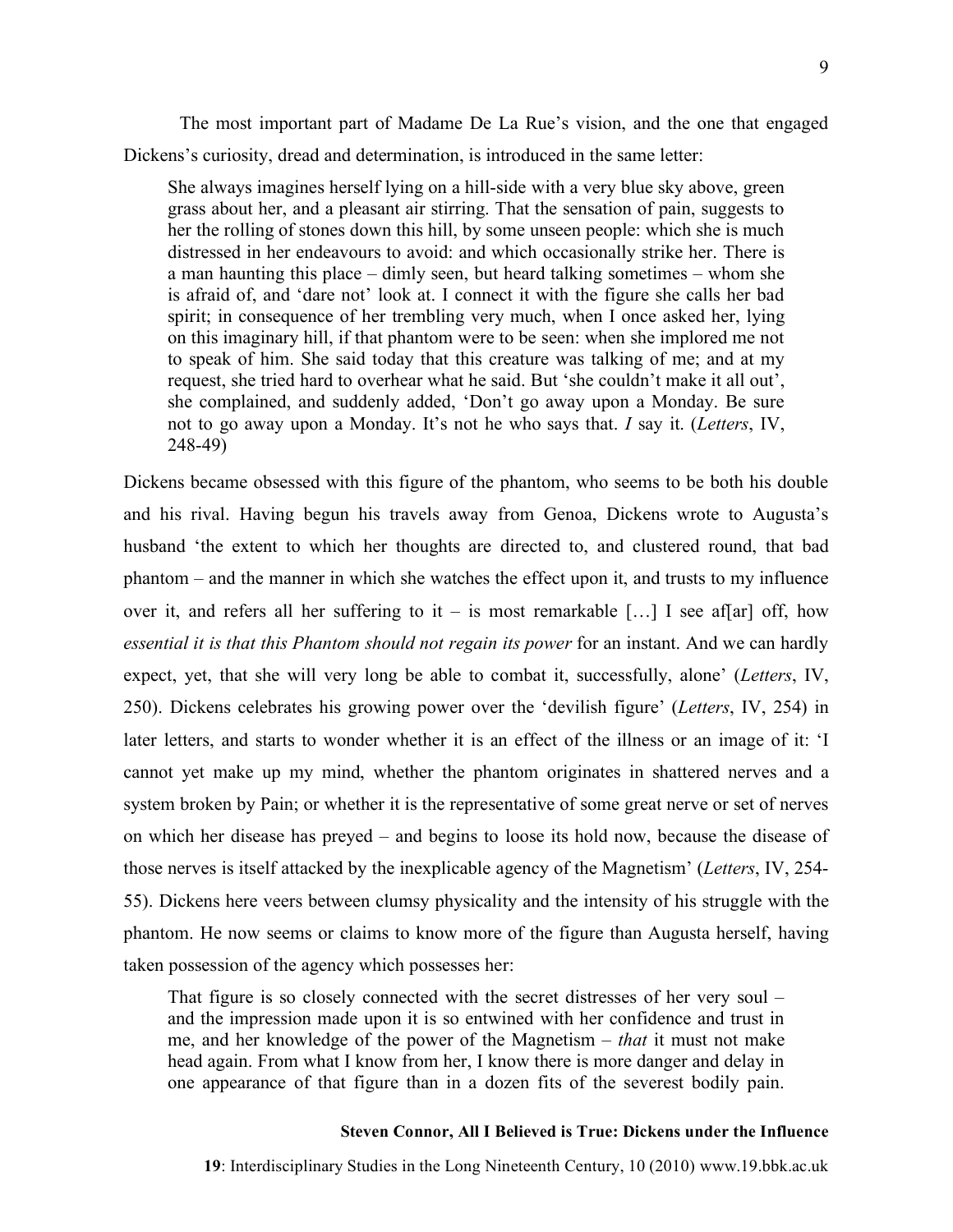Believe nothing she says of her capacity of endurance, if the reappearance of that figure should become frequent. Consult that mainly, and before all other signs. I shudder at the very thought of the precipice on which she has stood, when that Fancy has persecuted her. If you find her beset by it, induce her to be got to me by one means or other; for there the danger lies so deep, that she herself can hardly probe it, even now. (*Letters*, IV, 255).

Fred Kaplan offers an early but still influential reading of the attraction that mesmerism had for Dickens and the use that he made of it in his work. 'Mesmerism provided Dickens not only with a rationale for the working of personality and mind… but with a language and an imagery that could be dramatically utilized in fictional creation' (*Dickens and Mesmerism*, 112-13). Elsewhere, he describes mesmerism as 'a source of imagery for the depiction of character and the dramatization of the relationships between people' (*Dickens and Mesmerism*, 138). I think that Kaplan is right, but not quite for the reason he suggests, namely that Dickens saw mesmerism principally as a resource for art. I want to suggest that psychologising of mesmeric relations was part of a defence that Dickens mounted against the impersonality of mesmerism - a means of ensuring, in the Freudian formula, that *wo es war soll ich sein* – where it (id) was there shall I (ego) be.

It is easy to see what the wilful, even sadistically-inclined Dickens might have got from the prospect of mesmerism, and protected under the belief that he was healing. But the imperious streak of passivity that was also part of Dickens's composition meant that the strong desire for there *to be* submission in the subject could not, it seems, but entail an envious identification with that submitting subject, with that power of *being subject* which mesmerism promised and on which it depended. Chauncy Hare Townshend was anxious that Dickens subject himself to mesmeric experiment, but Dickens insisted in July 1841 that he 'dare not be mesmerized, lest it should damage me at all', though he did hold out the promise that 'a time *will* come' (*Letters*, II, 342) And yet, we may readily agree with Fred Kaplan that, in the very urgency with which he depended on the dependency on him of Augusta De La Rue, which he both assumed and demanded, 'Dickens needed his patient and mesmerism as much as his patient needed him' (*Dickens and Mesmerism*, 88).

In his emphasis on the operation of the will, as the self-creating, self-projecting, selfsustaining emanation of the soul, Dickens now seems to be identified with the transcendentalist as opposed to the materialist view of mesmerism. Seemingly with little

# **Steven Connor, All I Believed is True: Dickens under the Influence**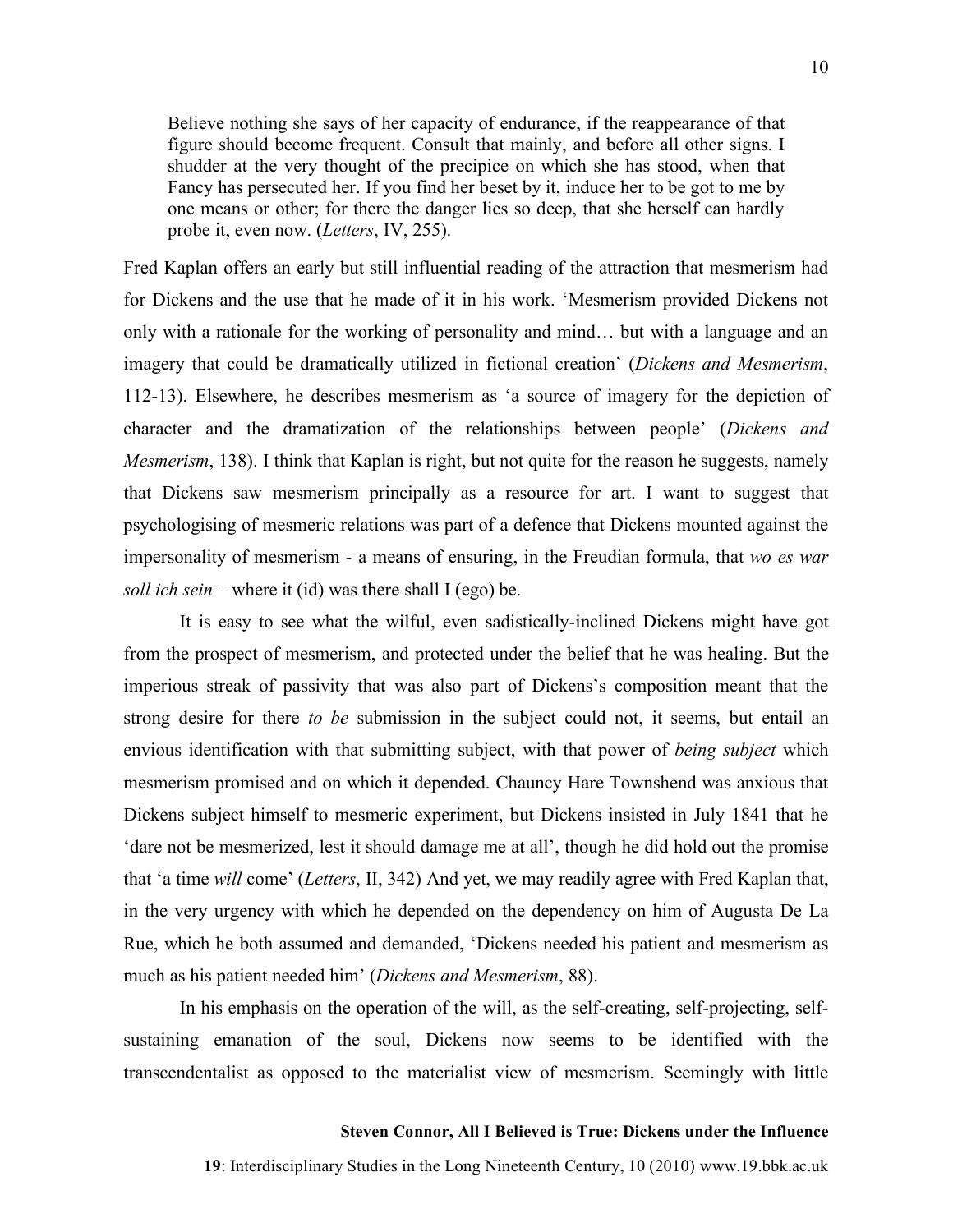interest in these 1845 letters in the physical modalities of mesmerism – in forces, focuses, mediators, repositories, he substitutes a dramaturgy of projected persons for a physics of forces. However, Dickens's transcendentalist view of the mesmeric effect as a kind of selfbegetting emanation of spiritual force must subdue or stand out against certain features of the mesmeric process which seem to suggest that it operates in an objective, impersonal, or interpersonal mode that goes beyond the powers of the individuated wilful soul to capture. Something of this is suggested by the strange possibility that Dickens raises of accidental or collateral mesmerism. Dickens and his wife left Genoa on 19 January to travel around Italy. Convinced of his capacity to exert his mesmeric influence at a distance, Dickens made an arrangement with Madam De La Rue that they would each concentrate on establishing rapport with the other for an hour at 11 o'clock every day. Dickens reported the following extraordinary incident in a letter to Emile De La Rue of 27 January:

I was on the Box of the Carriage; and, as usual, at Eleven by the Genoa time, composed myself for one hour's abstraction, in rigid pursuance of our agreement. Now, it happened that I was not alone, as it is my custom to be then; but that Mrs. Dickens had been hoisted up, to get the air. As I very often sit a long time without saying anything at all – when I am thinking, or when I am thinking I am thinking – and as she is well used to it, I didn't mind her, but sat quite still and quiet. Observe. – I didn't move hand or foot. I engaged myself, in imagination, in mesmerizing our Patient; and my whole Being, for the time, was set upon it, certainly, with the greatest stedfastness. But it was impossible for anyone to know in what I was engaged, otherwise than that I was very intent on some subject. Will you believe me when I tell you that I had not remained thus, more than five or ten minutes, when I was disturbed by Mrs Dickens' letting her muff fall. And *can* you believe me when I tell you that looking at her I found her as I live! in the Mesmeric trance, with her eyelids quivering in a convulsive manner peculiar to some people in that state – her hands and feet suddenly cold – her sense numbed – and that on my rousing her, with some difficulty, and asking her what was the matter, she said she had been magnetized? She was so discomposed that it was necessary to put her into the carriage immediately; and she had a bad fit of trembling until the influence wore off. (*Letters*, IV, 253)

In one sense, we may be being asked to believe that the force of will being exercised by Dickens was so abundant that it could spill over incontinently into its vicinity. But this is also a will beyond will, a will no longer in command of itself, which can have effects that exceed, or fall short of, its own reach.

It should be obvious that mesmerism gave considerable scope for what among S&M enthusiasts is known as 'topping from below', that is, the exercise of power in and through

# **Steven Connor, All I Believed is True: Dickens under the Influence**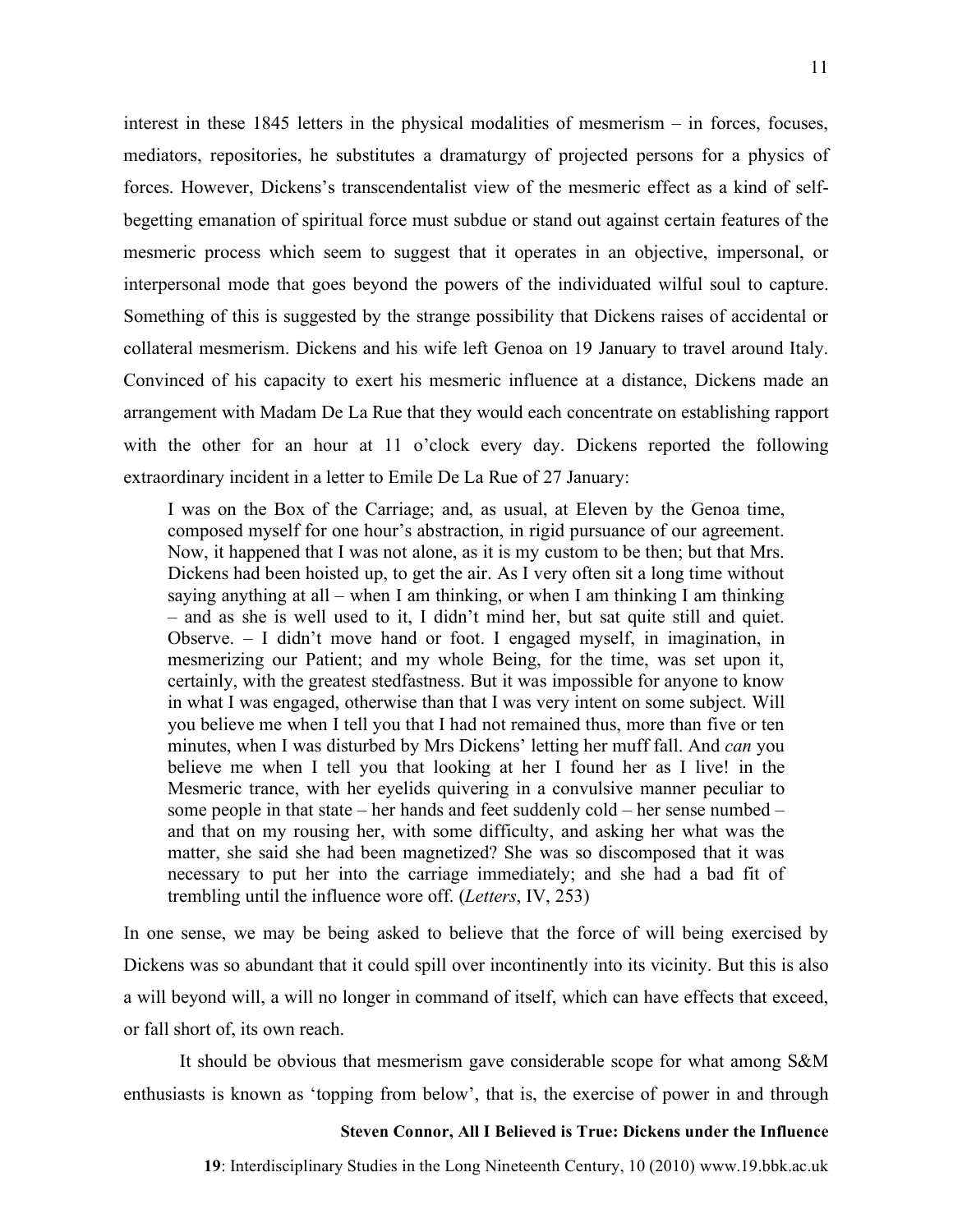the apparent posture of submission. Mesmerism did not just offer to its operators the power of enthralling, but also held out the power of being able to succumb to power – the passipotent power of sensitivity, susceptibility. This is maybe why mesmerism came to be associated so strongly with medical practice. For in offering healing, the mesmeric operator (spiritual or medical) will always be deploying the fantasy of a power (and, of course, the power of a fantasy) which he (nearly always he) merely refracts, reflects or conducts. He may suggest himself as the mere prompt or occasion for an access of sensibility in the mesmeric subject. The office of healing is the curbing and constraining of the power which, operating without limit, would be pure, unmediated domination.

We should, I think, be wary of reading mesmerism simply in terms of the 'Svengali effect' that has been analysed in Daniel Pick's book *Svengali's Web* (2000) and that came to a focus at the end of the century in George du Maurier's *Trilby* (1894), in which a young girl is hypnotically enslaved by the sinister Svengali.<sup>10</sup> Pick uses this story to unfold the histories of the many charismatic fascinators and captivators of the will who flourished through the nineteenth century. For the Svengali effect, which it is hard not to see at work in Dickens's readings, is actually the result of a processing, production, or performance of what may be called the mesmerism system. Dickens asserted his violent, overmastering will through his fantasy of mesmeric power; but this was an assertion not just *through*, but *over* mesmerism. It was a binding of others to his will through mesmerism, and a bending of mesmerism itself to his will. What must be subdued in mesmerism is precisely that in it which resists channelling or concentration – the circulation and dispersal of will-power and wills-to-power. As obsessive compulsive disorder shows us, the will and its power are never in as zipped-up an apposition as the phrase 'will-power' might suggest, and we are never more compelled and commanded than when we are compulsive, which is to say in thrall to our own will-power.

# III

# **In Articulo Mortis**

The transcendentalist proponents of mesmerism saw it as an affirmation and embodiment of a vital principle: Harriet Martineau declared confidently that '[t]he principle of life itself – the principle which is antagonistic to disease – appears to be fortified by the mesmeric

# **Steven Connor, All I Believed is True: Dickens under the Influence**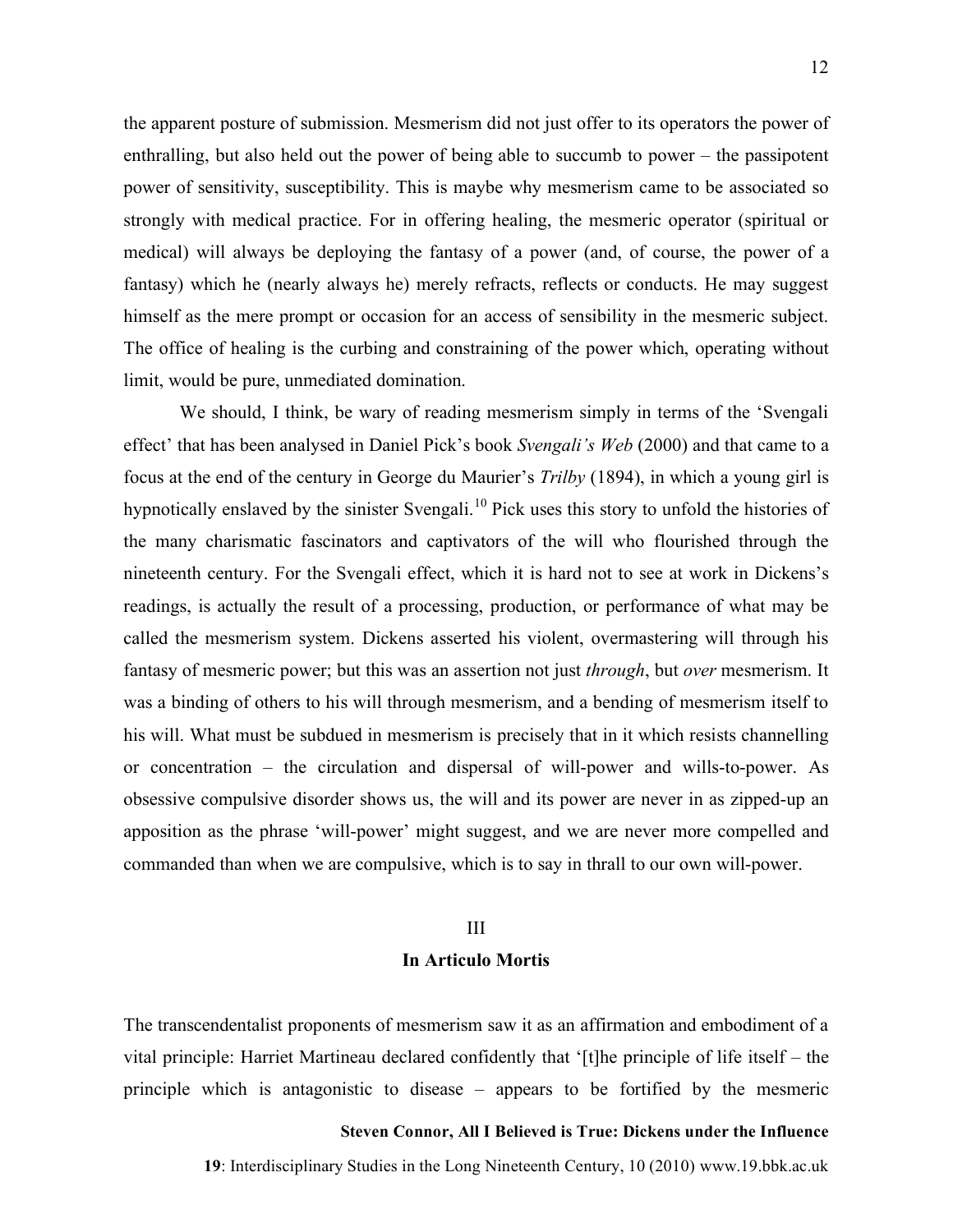influence'.<sup>11</sup> The powers of life were to be commandeered and directed by powerful souls, who would both concentrate and diffuse them.

But there were aspects of mesmerism that seemed to stand out against, or sometimes to be difficult to assimilate to this principle of life. There was, first of all, the fact that mesmerism seemed so bound up with experiences of insensibility. The proof of the mesmeric trance was often bodied forth in subjects who showed astonishing insouciance when they were pricked with pins or had pistols discharged close to their ears. But mesmerism also seemed to offer the heightening of perceptual powers and sensibilities – seeing and hearing at a distance, X-ray vision, community of sensation between mesmerisers and their subjects, migration of sense organs, allowing subjects to see and hear through their stomachs and fingertips – but it came to be powerfully associated, and for good practical reasons, with the possibilities of anaesthesia – so much, indeed, that, as Alison Winter puts it, 'mesmeric anaesthesia grew to be the test case for mesmerism in general'.<sup>12</sup> Among those who insisted most strongly on the laying to rest of the physical senses in mesmerism was Dickens's friend Chauncy Hare Townshend:

Another of my sleepwakers (E. A– ) watched his sensations, while he was entering into the mesmeric state, up to the last moment, when consciousness became extinguished. He told me that he could distinctly perceive a gradual deadening of sensation; that at length he no longer felt his limbs; but that all his life and feeling seemed to rally towards the brain. In the mesmeric state, he continued to assure me that he was corporeally insensible; and, anxious, as it seemed, to try experiments upon himself, he would bite his own hand till he drew blood, without, as he affirmed, exciting sensation. (*Facts in Mesmerism*, 146-47)

Townshend aimed to show that, when 'the ear is closed; the eye is an abolished organ' (*Facts in Mesmerism*, 395), another kind of mental sensitivity takes over, operating via the agency of the magic ether. Here, the higher, or transcendent life of the spirit subdues and substitutes for the material body. But this association between mesmerism and bodily insensibility could suggest another much more grotesque kind of possibility to Edgar Allan Poe who knew and admired Townshend's work, describing it in 1845 as 'one of the most truly profound and philosophical works of the day'.<sup>13</sup> Poe may have drawn on Townshend for his extraordinary story 'The Facts in the Case of M. Valdemar', published in 1845, the year of Dickens's mesmeric adventures with the De La Rues, in which a patient dying of consumption is kept alive and articulate by the force of mesmerism, even beyond the point of physical death.<sup>14</sup>

# **Steven Connor, All I Believed is True: Dickens under the Influence**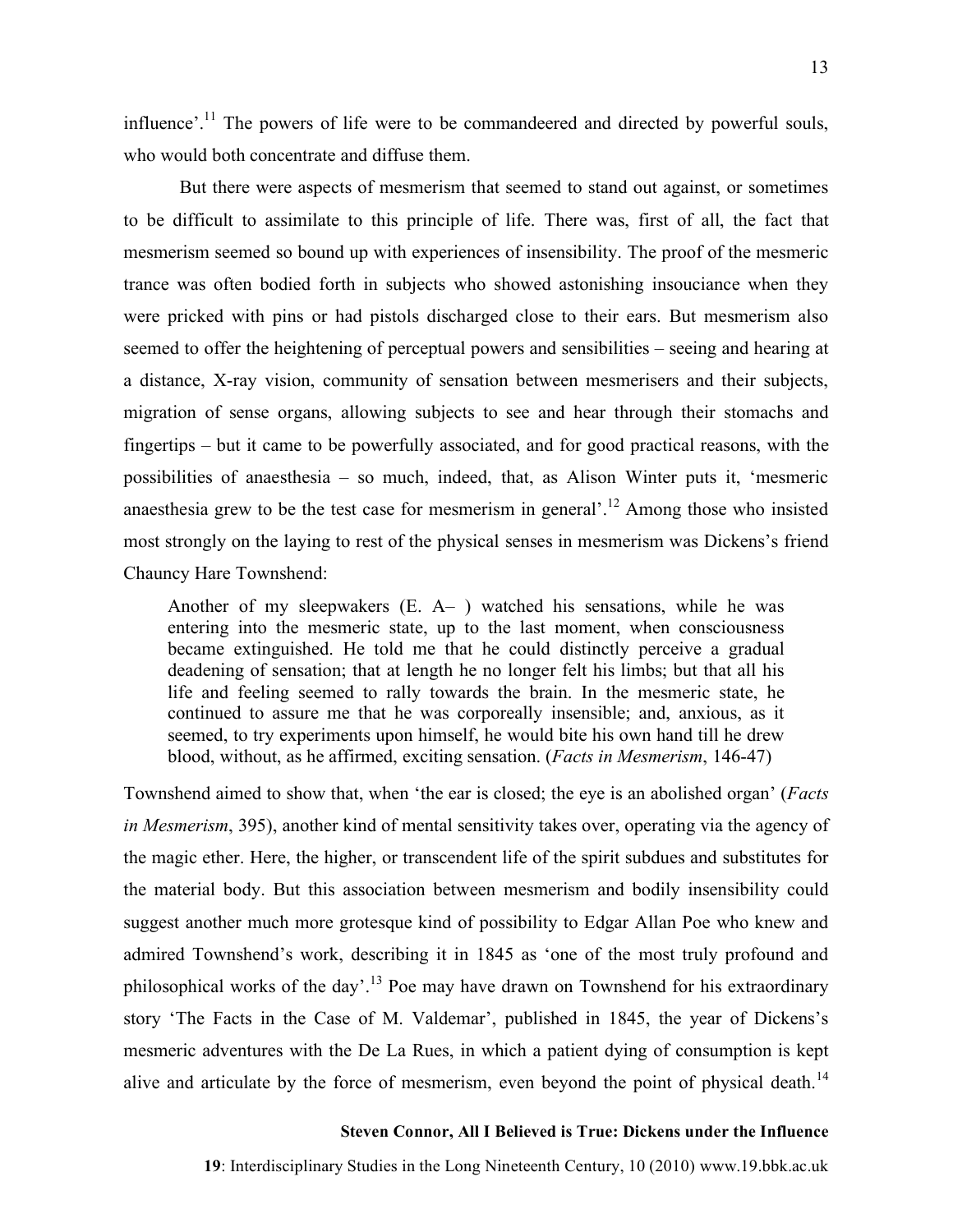When the trance is finally withdrawn, his body too crumbles away. In one sense, this asserts the transcendental power of mesmeric force and will over death; but the trance which allows the mesmerised man to speak *in articulo mortis* also suggests that mesmerism might in some sense belong to, or be compact with death. The story seems to compound undecidably together the vitalist and the materialist explanations of mesmerism. Here we may make out another sense in which explanations of mesmerism in terms of channelling or containing willpower may be directed against another view or possibility of mesmerism, as embodying something much more indifferent, undirected, impersonal – a life-in-death or unnaturally vigorous and loquacious mortality.

Dickens's experiments with mesmerism belonged to a period in which the scientific understanding of the phenomena by experimental investigators began to diffuse into popular forms. Elliotson forged the link with phrenology in order to put and keep mesmerism on a more sound and consistent footing as a material science, but this very association with what had established itself as a kind of folk-science assisted the spread of mesmeric exhibitions and displays, far from the centres of medical or scientific authority, and in less orthodox institutions like the popular lecture halls and mechanics' institutes.<sup>15</sup> Proponents of mesmerism like Elliotson and Harriet Martineau were ambivalent about whether to approve or condemn this diffusion, which both expanded understanding and acceptance of mesmerism, and yet also threatened to degrade its distinctiveness. Elliotson's exhibitions of the O'Key sisters instantiated and inaugurated a tension between knowledge and understanding on the one hand, and embodiment, enactment and performance on the other that would run through the 1840s (and be repeated decades later in Charcot's exhibitions of hysteria in the Salpêtrière). Even though explanation and knowledge gradually clustered on the side of professional and elite science, and pure performance became more and more characteristic of popular expositions and demonstrations of mesmerism, explanation and performance remained closely and intricately intertwined. Jennifer Ruth's study of these tensions between the professional and the popular in the case of *The Zoist*, which Elliotson directed from 1843 to 1856, shows how difficult it was to discipline the seemingly undirected, credulous, semiconscious fascination that mesmerism exerted over mass audiences into credible and acceptable forms.<sup>16</sup> The opposition between liberal intelligence and mass sensation seems like a recasting of the complex struggle between life and death. This makes Townshend's remark

### **Steven Connor, All I Believed is True: Dickens under the Influence**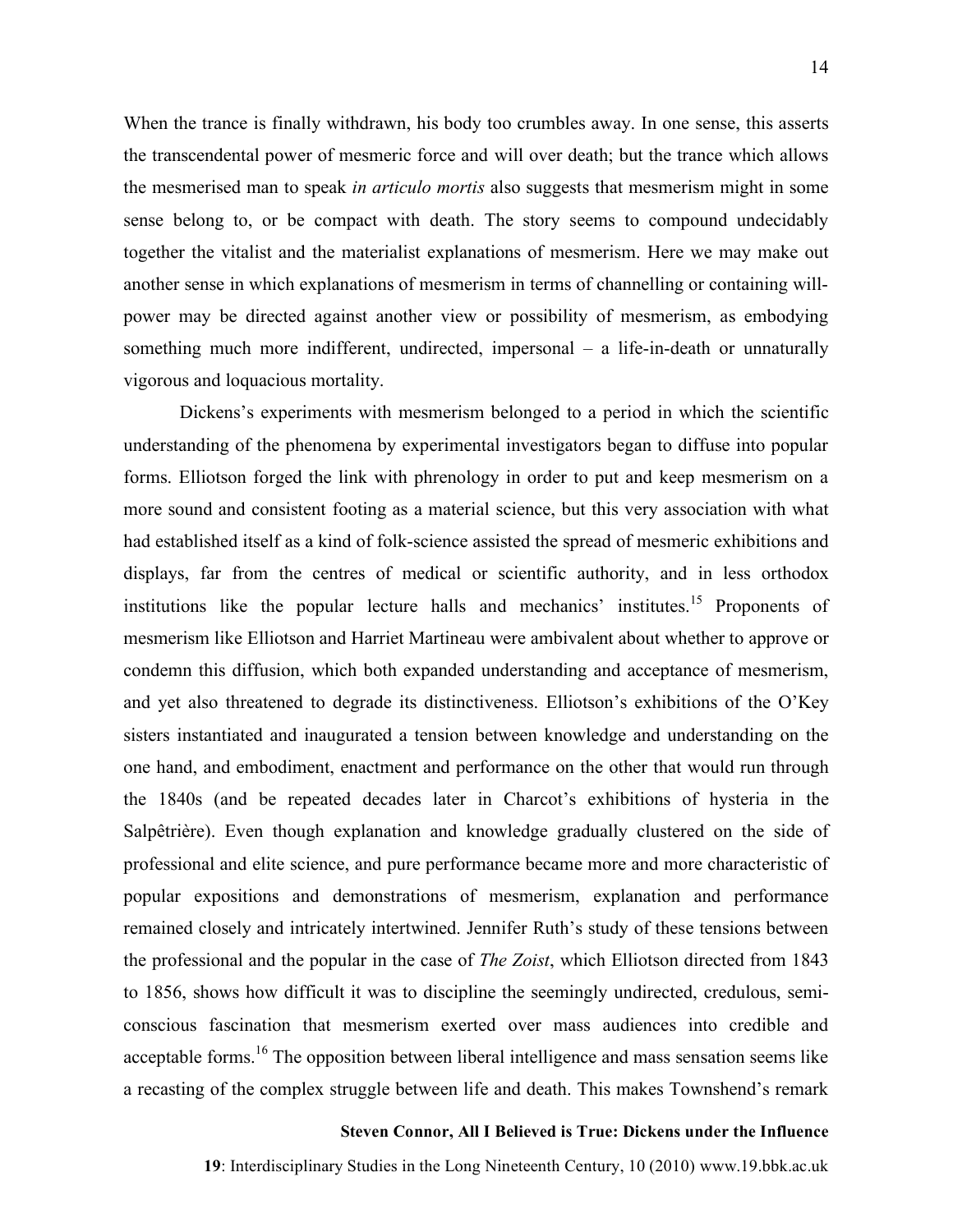that '[w]e have asked whether such a *power* as mesmerism exists; when we should rather have demanded whether there is a *state* so denominated' seem prescient (*Facts in Mesmerism*, 7).

Fred Kaplan has discussed the many examples of the dominative relations between characters in Dickens's work in which something like the Svengali effect seems to be being exercised. But, despite Dickens's conviction of his mesmeric powers, there are perhaps only two incidents in Dickens's work in which mesmerism seems to be represented as something like a literal truth, rather than as a metaphorical suggestion or framework. One of them is Oliver's vision in chapter thirty-four of *Oliver Twist* (1837-39), of the words and actions of Monks and Fagin.<sup>17</sup> The other is the mesmeric influence which Jasper seems to exercise over Rosa as she sings in chapter seven of *The Mystery of Edwin Drood* (1870), causing her to break off her singing in terror.<sup>18</sup> But even here mesmerism is not named as such, but rather mimed; it is left to us to supply the name. The most powerful form of mesmeric enactment is to be found in Dickens's readings late in his life. Here, Dickens seems to be providing a kind of immediate bodily warrant of the kind of *rapport* that he sensed and desired with the large, anonymous mass of his readers. Mesmeric power both incorporates and dominates this mass, the readings being both literal actings out of immediate contact between the writer and his audience and a sort of projection or production of a scene of powerful fantasy. In the readings above all, the asymmetrical logic whereby life, will and power subdue and dominate a subject by mesmeric means is cut across by a logic of shared or distributed compulsion, in which performer and audience are both taken up. In the readings, the centred and oriented disposition of speaker and listener is only one state or actualisation of an entire, yet never quite completed mesmerism *combinatoire*.

#### IV

### **The Mesmerism System**

Mesmerism was a radiating system, a system of radiations, the focal centre of which it is hard to determine. In taking up their stations with respect to it, its adherents, enthusiasts, investigators, anathematisers, debunkers and, now historical interpreters like me, have helped to form it, producing in it and producing it in the ways in which they in each case attempted

### **Steven Connor, All I Believed is True: Dickens under the Influence**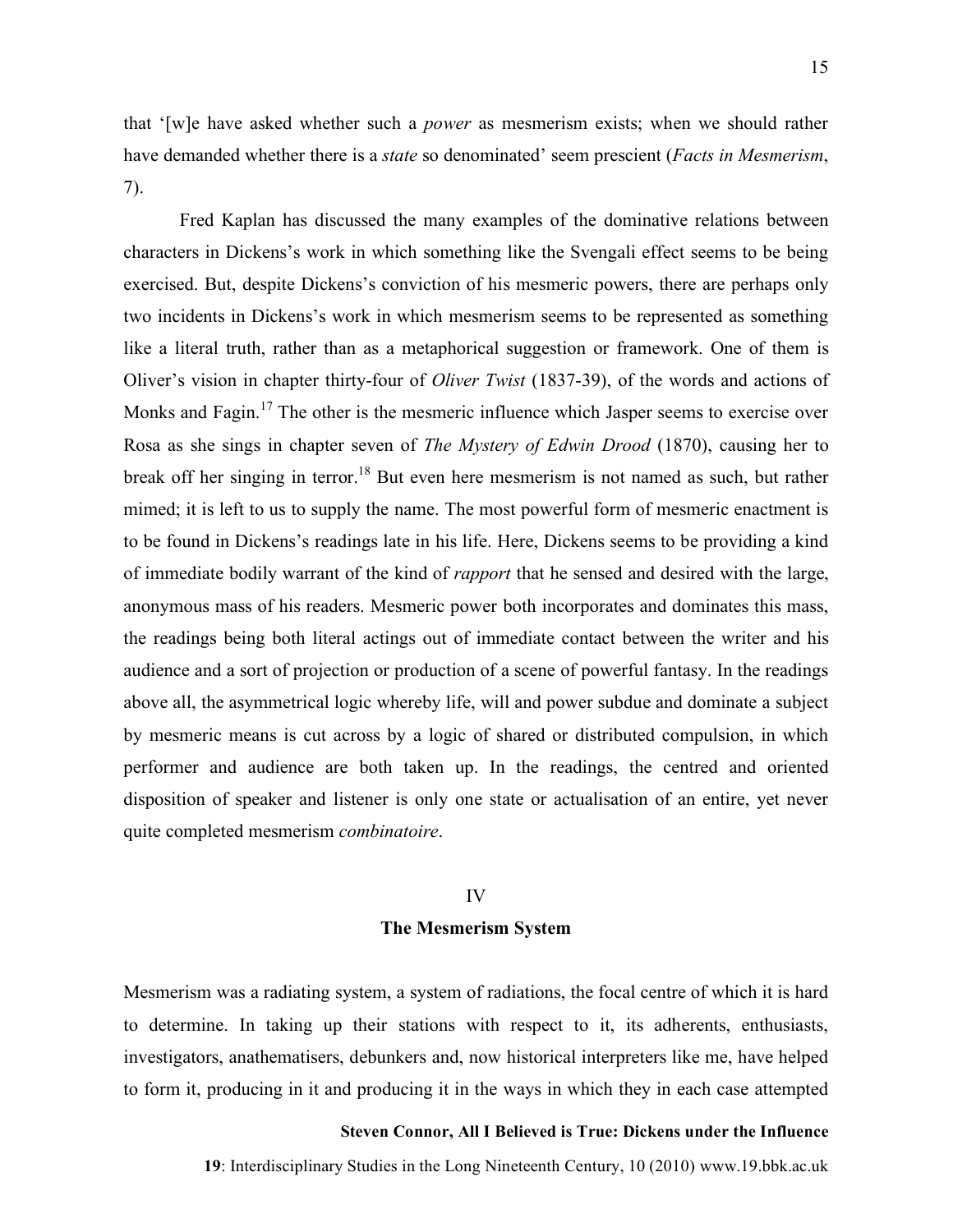to reduce it to rule. Some of these indeterminacies break from the word 'operator' that came to be used frequently of the mesmeriser. The word had been in use at least since the sixteenth century to indicate one who effects an operation, or carries out a work, though it often has the implication of carrying out a work, not on one's own behalf, but on somebody else's. But it had early on been associated with subterfuge, to indicate the work of counterfeit, the work of simulating a work: Cotgrave glosses the French 'operateur' in 1611 as 'a quacksaluer, cheater, imposter', and the word quickly gathered the associations of guile, deceit and underhand dealing that it still retains. So it is never quite plain what work the *operator* is engaged upon, or on whose behalf, or to whose benefit.

As a species of magical thinking, mesmerism may be thought of as a circulating constellation of different principles: power, fantasy, knowledge and the body. These principles are neither precisely commensurable with each other, in that they are all different kinds of thing, nor entirely separable from each other, for none of the quartet is intelligible or effective without reference to the others. Power, fantasy, knowledge and the body are related to each other partly like the different elements in the game of scissors, stone and paper. Each can bear on and be differently borne on, by the others, depending on the playing out of the game.

If we imagine these relations spread out a combinatory array, with different kinds of propositional and prepositional links between them, it may provide us with a machine for thinking the action of mesmerism. The power of mesmerism might be seen for example as a particular *fantasy of power over the body*. But, insofar as that fantasy had an undeniable power of its own – to baffle, intrigue, amuse, astonish, convince, terrify, appal – it cannot be dismissed as simply a fantasy. There is a verifiable power in the fantasy of power, a power that implicates the body, that becomes embodied. Fantasy is popularly supposed to be something non-bodily, the projection of imagination or desire in excess or despite of the realm of material facts that are given instance in the body. But the particular kind of fantasy at work in mesmerism was an intensely and intimately lived fantasy of the body itself. So the fantasy of power over the body is itself a kind of bodily thing – call it a *body of fantasypower*. Mesmerism is the power of a fantasy of the body. Mesmerism is one species of the magical thinking that deliciously gives itself the permission or power to give credit to its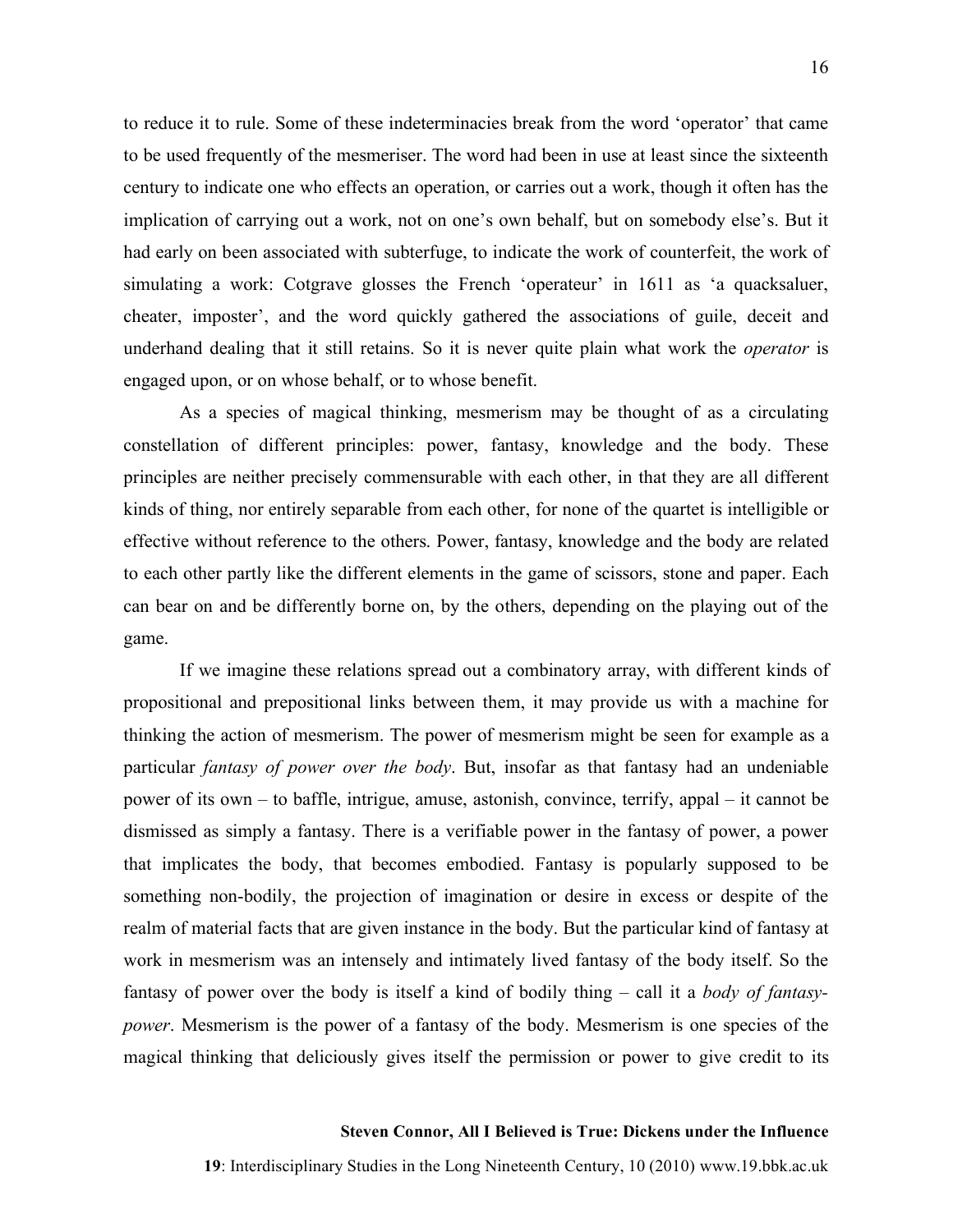belief. 'All I believed is true,' Browning's 'Mesmerism' begins. The belief has come first, has been there, it suddenly, at long last, appears, all along.

For the scientific or materialistic mesmerists like Elliotson, mesmerism was a matter of bodily facts, which were there to be carefully observed and laid out. No supernatural principle was involved in mesmerism. The proponents of mesmerism, of whatever persuasion, endlessly insisted on the palpable, visible 'facts' of what was produced. These facts depended upon the visible, unfalsifiable body. On the other side, there are fantasies, fanatical delusions of what the body is longed and believed to be able to do, in flagrant excess of its own condition. But the contrast between the fact and fantasy of the body, or between the body, as the numb repository or passive display of fact, and fantasy, is complicated by the fact that there is no stronger or stranger theatre of fantasy than the realm of fact. Fact is deployed against magical thinking, but the subordination to fact, to things as they in themselves actually are, is itself an exercise of magical thinking. It is not that there are no facts, or that all facts are merely made up; but facts are only accessible through and as a kind of fantasy, the most irresistible and imperious of all.

The fantasy of a knowledge of the body, and the fantasy-power of the knowledge of that body of fantasy power and propagate each other. Every understanding of mesmerism will come up short of the mesmerism system, because it will fail to contain it all, or stand securely outside it. Every such understanding will be part of its performance, its way of working, its way of playing itself out.

All this goes beyond Dickens, like mesmerism itself, for to be part of the mesmerism system, even as what Jill L. Matus has called somewhat cryptically a 'practicing mesmerist' (a practising mesmerist as opposed to what – a pretend one?) is to be exceeded by it.<sup>19</sup> But Dickens's involvement with the mesmeric engine of identifications is given an extra turn later in his life by the role he took in 1857 in Elizabeth Inchbald's *Animal Magnetism*, which he performed in a double bill with Collins's *The Frozen Deep*, in the writing of which Dickens has substantially collaborated. The farce can be regarded as a comic counterweight to the first play of the evening, in which clairvoyance is taken very seriously, as well as poking fun at Dickens's own mesmero-medical pretensions. It shows the gulling of an elderly quack Doctor (played by Dickens), who is keeping imprisoned his young ward Constance with a view to making her his wife. The Doctor is persuaded by Constance's disguised suitor that he is able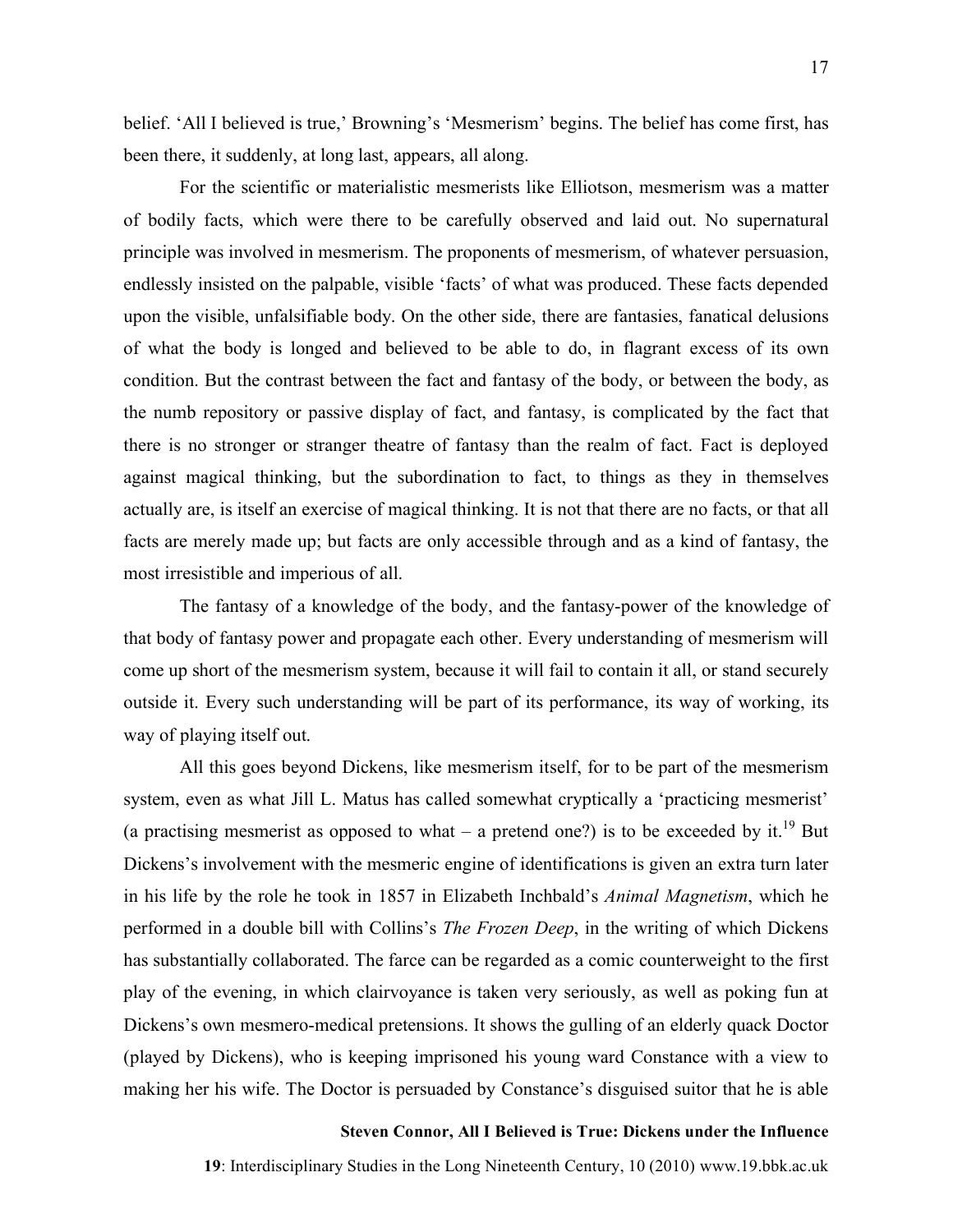to cure any ailment and induce amorous fascination in any woman by the exercise of a magnetic wand. After the wand has brought about a series of misdirected adorations, and the Doctor has been tricked into thinking he has accidentally killed a patient by his bungling application of the magnetic influence, he agrees to sign a contract giving over his ward to her lover in exchange for protection from exposure and professional ruin. Here, the fictional fluid of animal magnetism flows together with the fluid fiction of influence, as the fluid becomes a metaphor for the mobile machinery of farcical deceptions and dissimulations. It would be easy to see this as an assertion and enjoyment on Dickens's part of a comic self-distancing from the often frankly absurd theatrical mechanics of mesmerism. But even as the play puts mesmerism in its place, it intimates the intractable complexity of the transferences and displacements it allows to be played out. Dickens's participation in *Animal Magnetism* puts him at least partly under, as well as beyond reach of the influence.

<u>.</u>

# **Steven Connor, All I Believed is True: Dickens under the Influence**

<sup>1</sup> Alison Winter, *Mesmerized: Powers of Mind in Victorian Britain* (Chicago and London: University of Chicago Press, 1998), pp. 32-59.

<sup>2</sup> Fred Kaplan, *Dickens and Mesmerism: The Hidden Springs of Fiction* (Princeton: Princeton University Press,

<sup>1975),</sup> p. 70. Subsequent references to this edition are given as *Dickens and Mesmerism* in text.

<sup>3</sup> Charles Dickens, *The Letters of Charles Dickens*, ed. Madeline House, Graham Storey et. al., 12 Vols. (Oxford: Clarendon Press, 1965-2002), IV, p. 265. Subsequent references to this edition are given as *Letters* in text.

<sup>4</sup> F.A. Mesmer, *Mesmerism: A Translation of the Original Scientific and Medical Writings of F.A. Mesmer*,

translated by George Bloch (Los Altos, CAL: William Kaufmann, 1980), pp. 68, 67, 68. Subsequent references to this edition are given as *Mesmerism* in text

<sup>5</sup> Daniel Dennett, *Darwin's Dangerous Idea: Evolution and the Meanings of Life*. London: Penguin, 1995), p. 63.

<sup>6</sup> Elizabeth Inchbald, *Animal Magnetism, A Farce, In Three Acts* (Dublin: P. Byron, 1788), p. 12.

<sup>7</sup> Robert Browning, *Poetical Works 1833-1864*, ed. Ian Jack (London: Oxford University Press, 1970), pp. 602- 03.

<sup>8</sup> Winter, *Mesmerized*, pp. 55-6.

<sup>9</sup> Chauncy Hare Townshend, *Facts in Mesmerism: With Reasons for a Dispassionate Inquiry Into It* (London: Longman, Orme, Brown, Green and Longmans, 1840), pp. 16-17. References hereafter to *Facts in Mesmerism* in text.